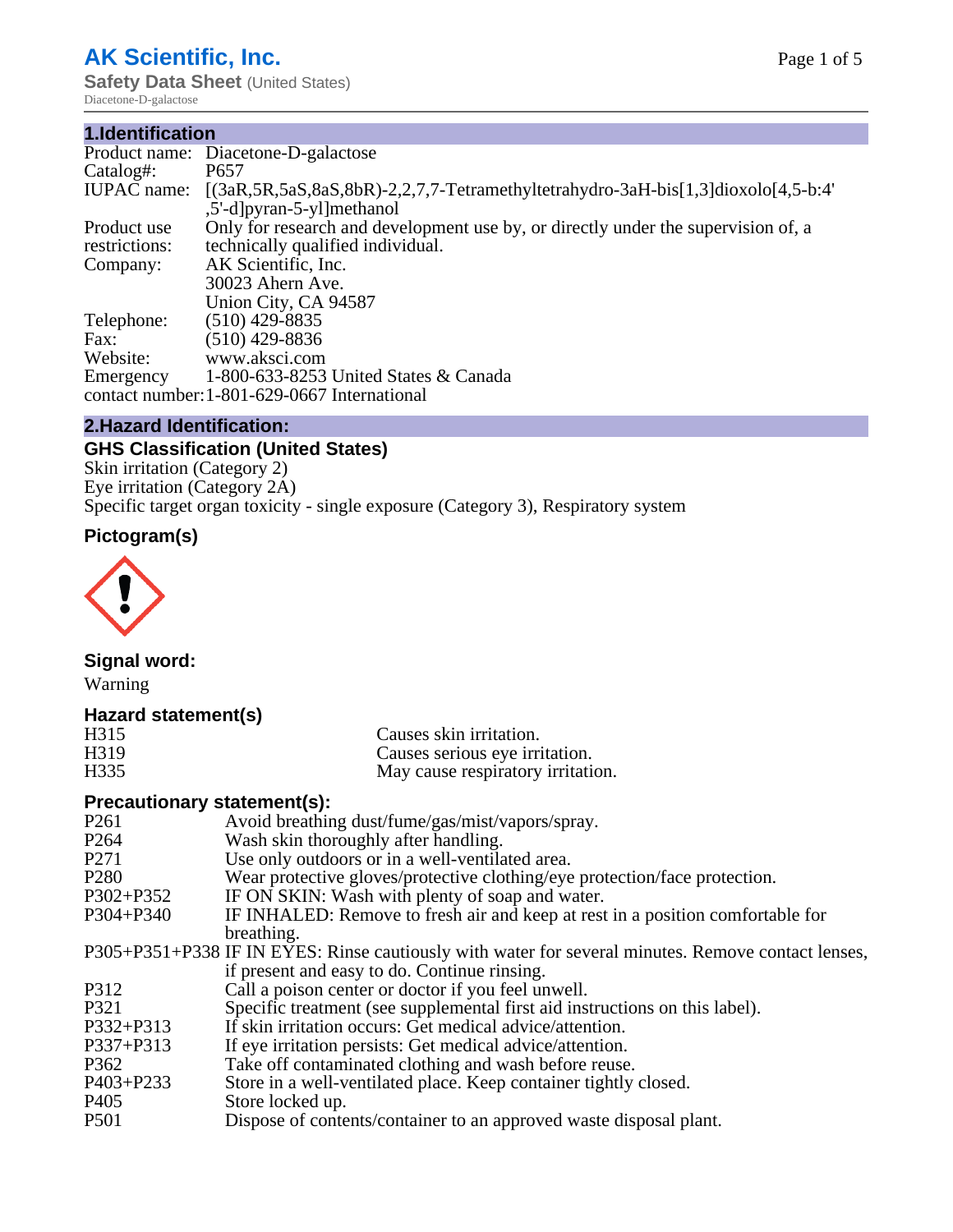#### **Hazards not otherwise classified (HNOC) or not covered by GHS:**

None

|  |  |  |  | 3. Composition/Information on Ingredients |  |  |
|--|--|--|--|-------------------------------------------|--|--|
|--|--|--|--|-------------------------------------------|--|--|

# Purity:

Synonyms: 1,2:3,4-Di-O-isopropylidene-alpha-D-galactopyranose CAS#: Not available.<br>Purity: 98% EC: 223-771-7

#### **4. First Aid Measures**

**General Information:** Immediately remove any clothing contaminated by the product. Move out of dangerous area. Consult a physician and show this safety data sheet.

**Inhalation:** Move person to fresh air. If not breathing, give artificial respiration. If breathing is difficult, give oxygen. Obtain medical aid.

**Skin contact:** Immediately flush skin with running water for at least 15 minutes while removing contaminated clothing and shoes. Wash clothing before reuse. Obtain medical aid immediately. **Eye contact:** Immediately flush open eyes with running water for at least 15 minutes. Obtain medical aid immediately.

**Ingestion:** Do NOT induce vomiting without medical advice. Rinse mouth with water. Never administer anything by mouth to an unconscious person. Obtain medical aid immediately.

**Most important symptoms and effects, both acute and delayed:** No further information available. Please see sections 2 and 11.

**Indication of any immediate medical attention and special treatment needed:** No further information available.

#### **5. Fire Fighting Measures**

**Suitable extinguishing media:** Use water spray, dry chemical, carbon dioxide, or chemical foam. **Specific hazards arising from the chemical:** Carbon oxides.

**Advice for firefighters:** As in any fire, wear a NIOSH-approved or equivalent, pressure-demand, self-contained breathing apparatus and full protective gear. During a fire, irritating and highly toxic gases may be generated by thermal decomposition or combustion.

#### **6. Accidental Release Measures**

**Personal precautions, protective equipment and emergency procedures:** Wear protective equipment and keep unprotected personnel away. Ensure adequate ventilation. Remove all sources of ignition. Prevent further leak or spill if safe to do so. For personal protective equipment, please refer to section 8.

**Environmental precautions:** Do not let product enter drains, other waterways, or soil.

**Methods and materials for containment and cleaning up:** Prevent further leak or spill if safe to do so. Vacuum, sweep up, or absorb with inert material and place into a suitable disposal container. Consult local regulations for disposal. See section 13 for further disposal information.

#### **7. Handling and Storage**

**Precautions for safe handling:** Avoid contact with skin, eyes, and personal clothing. Wash hands thoroughly after handling. Avoid breathing fumes. Use only with adequate ventilation. Wear suitable protective clothing, gloves, and eye/face protection. Keep away from sources of ignition. Minimize dust generation and accumulation. Keep container tightly closed. Open and handle container with care. Do not eat, drink, or smoke while handling.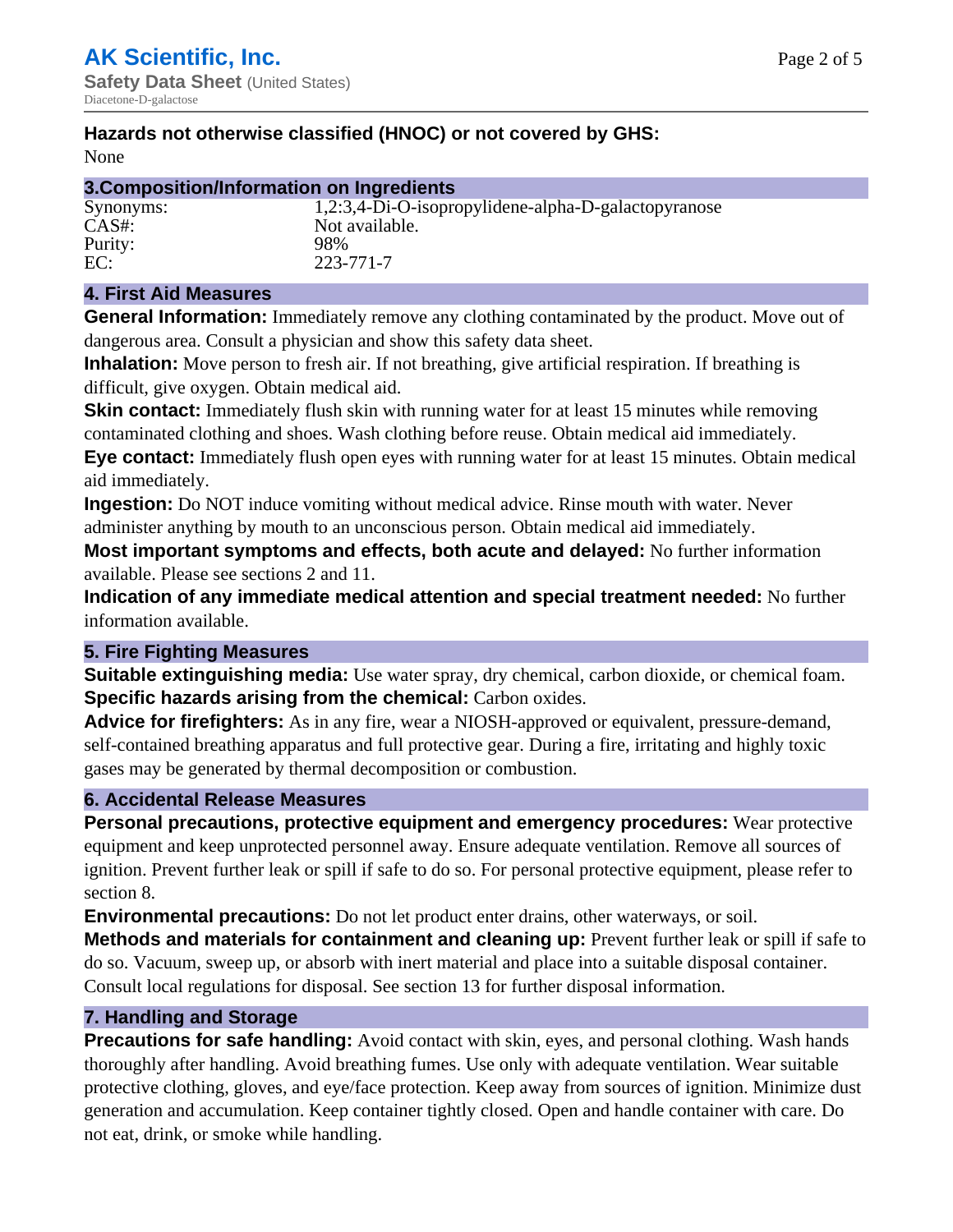#### **Conditions for safe storage, including any incompatibilities:** Store in a tightly-closed

container when not in use. Store in a cool, dry, well-ventilated area away from incompatible substances. Keep away from sources of ignition. ,Store long-term in a cool, dry place.

#### **8. Exposure Controls/Personal Protection**

#### **Exposure limits:**

| <b>OSHA PEL:</b>  | Not available. |
|-------------------|----------------|
| NIOSH REL:        | Not available. |
| <b>ACGIH TLV:</b> | Not available. |

**Appropriate engineering controls:** Avoid contact with skin, eyes, and clothing. Wash hands before breaks and immediately after handling the product. Facilities storing or utilizing this material should be equipped with an eyewash fountain. Use adequate general and local exhaust ventilation to keep airborne concentrations low.

#### **Personal protection**

| Eyes:        | Based on an evaluation of the eye or face hazards present, wear chemical splash-resistant<br>safety glasses or goggles with side protection. A face shield may be appropriate in some |
|--------------|---------------------------------------------------------------------------------------------------------------------------------------------------------------------------------------|
|              | workplaces. Use eyewear tested and approved under appropriate government standards<br>such as OSHA 29 CFR 1910.133 or EU EN166.                                                       |
| Hands:       | Wear gloves selected based on an evaluation of the possible hazards to hands and skin,                                                                                                |
|              | the duration of use, the physical conditions of the workplace, and the chemical resistance                                                                                            |
|              | and physical properties of the glove material.                                                                                                                                        |
|              | Skin and body: Protective clothing must be selected based on the hazards present in the workplace, the                                                                                |
|              | physical environment, the duration of exposure, and other factors. No fabric can provide                                                                                              |
|              | protection against all potential hazards; therefore it is important to select the appropriate                                                                                         |
|              | protective clothing for each specific hazard. At the minimum, wear a laboratory coat and                                                                                              |
|              | close-toed footwear.                                                                                                                                                                  |
| Respiratory: | Respirators are not a substitute for accepted engineering control measures such as<br>enclosure or confinement of the operation, general and local ventilation, and substitution      |
|              | of less toxic materials. When respiratory personal protective equipment is appropriate                                                                                                |
|              | based on an assessment of respiratory hazards in the workplace, use a NIOSH- or                                                                                                       |
|              | CEN-certified respirator.                                                                                                                                                             |

| 9. Physical and Chemical Properties |                                                |
|-------------------------------------|------------------------------------------------|
| <b>Physical State:</b>              | Light yellow oil                               |
| Molecular Formula:                  | C <sub>12</sub> H <sub>20</sub> O <sub>6</sub> |
| Molecular Weight:                   | 260.28                                         |
| Odor:                               | Not available.                                 |
| pH:                                 | Not available.                                 |
| <b>Boiling Point Range:</b>         | $117^{\circ}C(0.1mmHg)$                        |
| Freezing/Melting Point:             | Not available.                                 |
| <b>Flash Point:</b>                 | $100^{\circ}$ C                                |
| <b>Evaporation Rate:</b>            | Not available.                                 |
| Flammability(solid,gas):            | Please see section 2.                          |
| Explosive limits:                   | Not available.                                 |
| Vapor Pressure:                     | Not available.                                 |
| Vapor Density:                      | Not available.                                 |
| Solubility:                         | Not available.                                 |
| <b>Relative Density:</b>            | 1.14                                           |
| Refractive Index:                   | 1.4668-1.4688                                  |
| Volatility:                         | Not available.                                 |
| <b>Auto-ignition Temperature:</b>   | Not available.                                 |
| Decomposition Temperature:          | Not available.                                 |
| <b>Partition Coefficient:</b>       | Not available.                                 |
|                                     |                                                |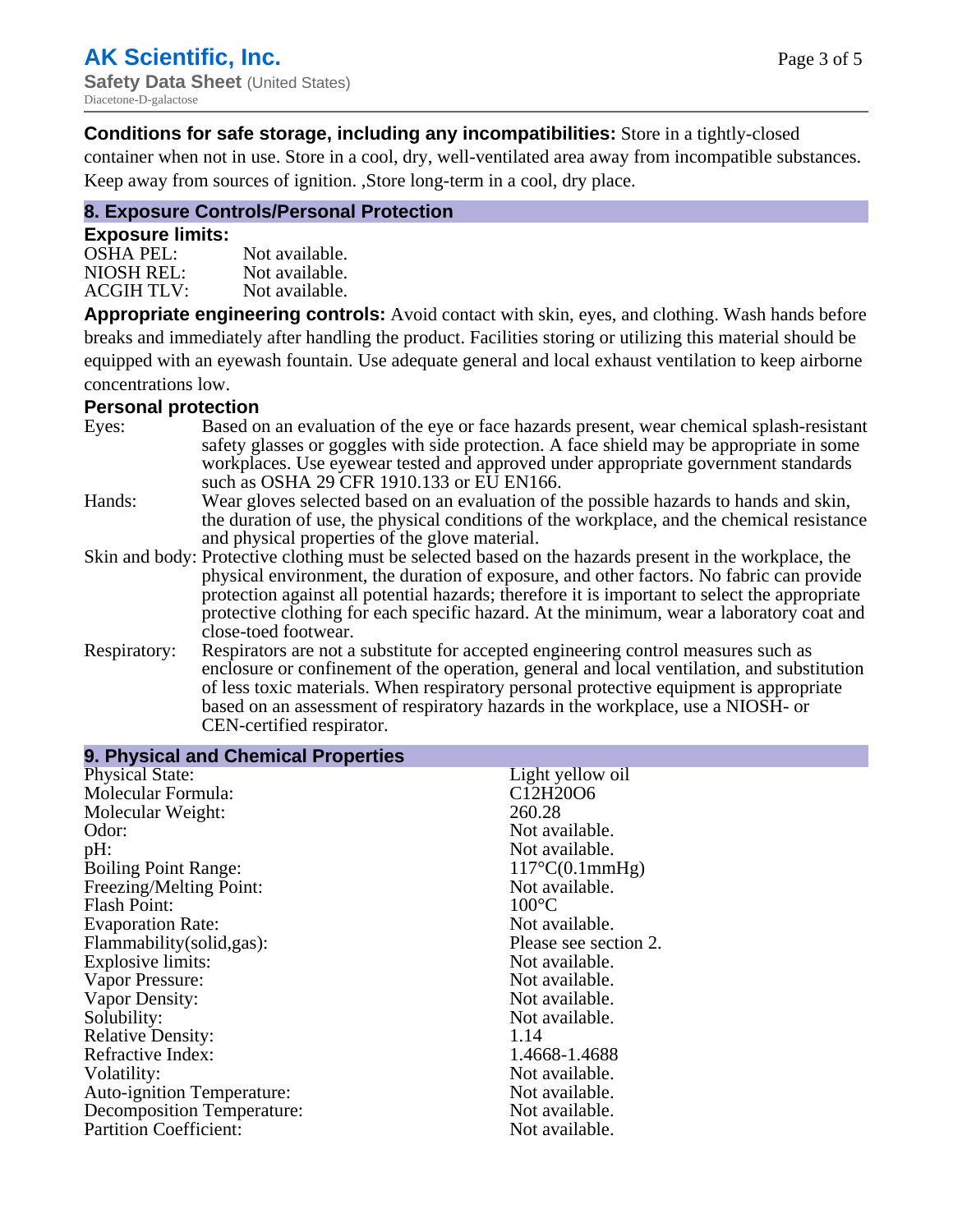# **AK Scientific, Inc.**

**Safety Data Sheet** (United States) Diacetone-D-galactose

#### **10. Stability and Reactivity**

| Reactivity:                         | Not available.                                       |
|-------------------------------------|------------------------------------------------------|
| Chemical stability:                 | Stable under recommended temperatures and pressures. |
| Possibility of hazardous reactions: | Not available.                                       |
| Conditions to avoid:                | Dust generation.                                     |
| Incompatible materials:             | Strong oxidizing agents.                             |
| Hazardous decomposition products:   | Carbon oxides.                                       |
|                                     |                                                      |

#### **11. Toxicological Information**

| RTECS#                                         | Not available.                                      |
|------------------------------------------------|-----------------------------------------------------|
| Acute toxicity:                                | Not available.                                      |
| Routes of exposure:                            | Inhalation, eye contact, skin contact, ingestion.   |
| Symptoms related to the physical, chemical and | Skin contact may result in inflammation             |
| toxicological characteristics:                 | characterized by itching, scaling, reddening,       |
|                                                | blistering, pain or dryness. Eye contact may result |
|                                                | in redness, pain or severe eye damage. Inhalation   |
|                                                | may cause irritation of the lungs and respiratory   |
|                                                | system. Overexposure may result in serious illness  |

or death.

#### **Carcinogenicity**

| IARC: | Not classified.                                                                                       |
|-------|-------------------------------------------------------------------------------------------------------|
| NTP:  | Not listed.                                                                                           |
| OSHA: | Not listed.                                                                                           |
|       | Acute toxic effects: Inflammation of the eye is characterized by redness, watering, and itching. Skin |
|       | inflammation is characterized by itching, scaling, reddening, or, occasionally,                       |
|       | blistering.                                                                                           |

| <b>12. Ecological Information</b> |                |  |
|-----------------------------------|----------------|--|
| Ecotoxicity:                      | Not available. |  |
| Persistence and degradability:    | Not available. |  |
| Bioaccumulative potential:        | Not available. |  |
| Mobility in soil:                 | Not available. |  |
| Other adverse effects:            | Not available. |  |

#### **13. Disposal Considerations**

Disposal of waste: Chemical waste generators must determine whether a discarded chemical is classified as hazardous waste. US EPA guidelines for the classification determination are listed in 40 CFR 261.3. Additionally, waste generators must consult state and local hazardous waste regulations to ensure complete and accurate classification. Observe all federal, state and local regulations when disposing of the substance.

Disposal of packaging: Do not reuse containers. Dispose of as unused product.

| Not hazmat     |
|----------------|
| Not available. |
| Not available. |
| Not available. |
|                |
| Not DG         |
| Not available. |
| Not available. |
| Not available. |
|                |